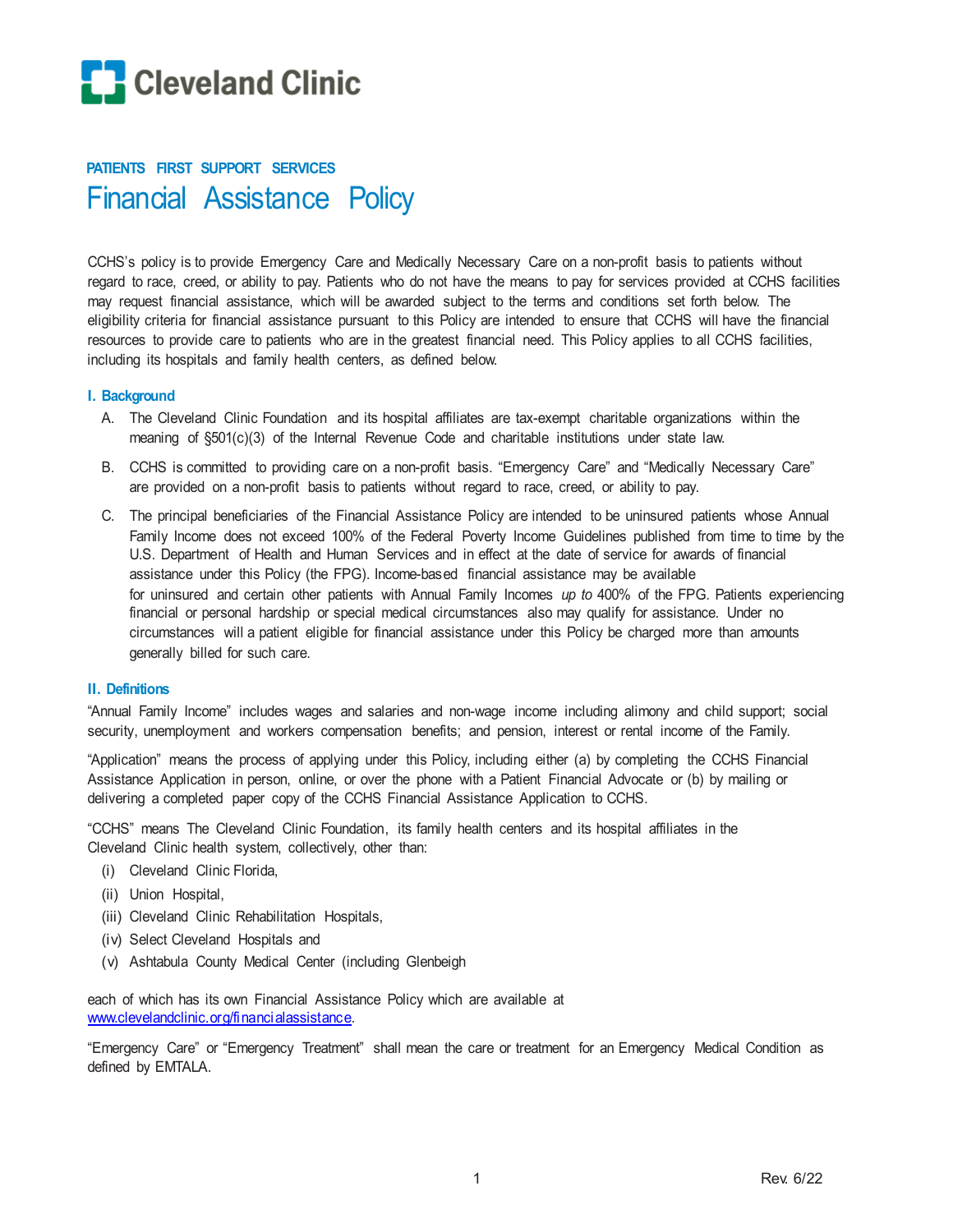"EMTALA" is the Emergency Medical Treatment and Active Labor Act (42 U.S.C. §1395dd).

"Family" shall mean the patient, patient's spouse (regardless of where the spouse lives) and all of the patient's natural or adoptive children under the age of eighteen who live with the patient. If the patient is under the age of eighteen, the family shall include the patient, the patient's natural or adoptive parent(s) (regardless of where the parents live), and all of the parent(s)' natural or adoptive children under the age of eighteen who live in the home.

"FPG" shall mean the Federal Poverty Income Guidelines that are published from time to time by the U.S. Department of Health and Human Services and in effect at the date of service.

"Guarantor" is a person other than the patient responsible for payment of the patient's medical bills.

"HCAP" is Ohio's Hospital Care Assurance Program. HCAP is Ohio's version of the federally required Disproportionate Share Hospital program. HCAP provides funding for hospitals that provide a disproportionate share of basic medically necessary hospital level services to qualified patients.

"Insured Patients" are individuals who have any governmental or private health insurance.

"Medically Necessary Care" shall mean those services reasonable and necessary to diagnose and provide preventive, palliative, curative or restorative treatment for physical or mental conditions in accordance with professionally recognized standards of health care generally accepted at the time services are provided. Medically necessary care does not include most transplantation services nor does it include supplements or certain outpatient prescription medications. Notwithstanding the foregoing, certain dentistry and certain integrative and functional medicine services are not covered under this policy.

"Policy" shall mean this Financial Assistance Policy as currently in effect.

"Resident" shall mean a person who is a legal resident of the United States and who has been a legal resident of the state in which medical services are sought for at least six (6) months at the time services are provided or who otherwise has the intent to remain in the state in which medical services are sought for at least six (6) months after services are provided.

"Uninsured Patients" are individuals: (i) who do not have governmental or private health insurance; (ii) whose insurance benefits have been exhausted; or (iii) whose insurance benefits do not cover the Medically Necessary Care the patient is seeking.

### **III. Relationship to Other Policies**

#### **A. Policy Relating to Emergency Medical Care**

Consistent with EMTALA, all applicable CCHS facilities will provide an appropriate medical screening to any individual, regardless of ability to pay, requesting treatment for a potential emergency medical condition. A facility will provide, without discrimination, care for emergency medical conditions to individuals regardless of whether they are eligible for financial assistance. If, following an appropriate medical screening, CCHS personnel determine that the individual has an emergency medical condition, CCHS will provide services, within the capability of the CCHS facility, necessary to stabilize the individual's emergency medical condition, or will effect an appropriate transfer as defined by EMTALA (see CCHS's EMTALA Policy).

### **B. CCHS HCAP Policy**

CCHS facilities in Ohio are participants in HCAP. All HCAP services are governed by CCHS' HCAP Policy, and nothing in this Policy is intended or should be interpreted to limit an HCAP-eligible person's assistance under HCAP. HCAP covers only basic, medically necessary hospital level services. In some cases, qualified HCAP recipients may be eligible for financial assistance under this Policy for Medically Necessary Care provided by a CCHS employed-physician that is not covered by HCAP.

### **C. Prescription Drug Coverage**

Patients in need of assistance with the costs of their prescription medications not covered under this policy may qualify for one of the patient assistance programs offered by pharmaceutical companies. Please contact the Cleveland Clinic via phone at 866.650. 6337 for more information.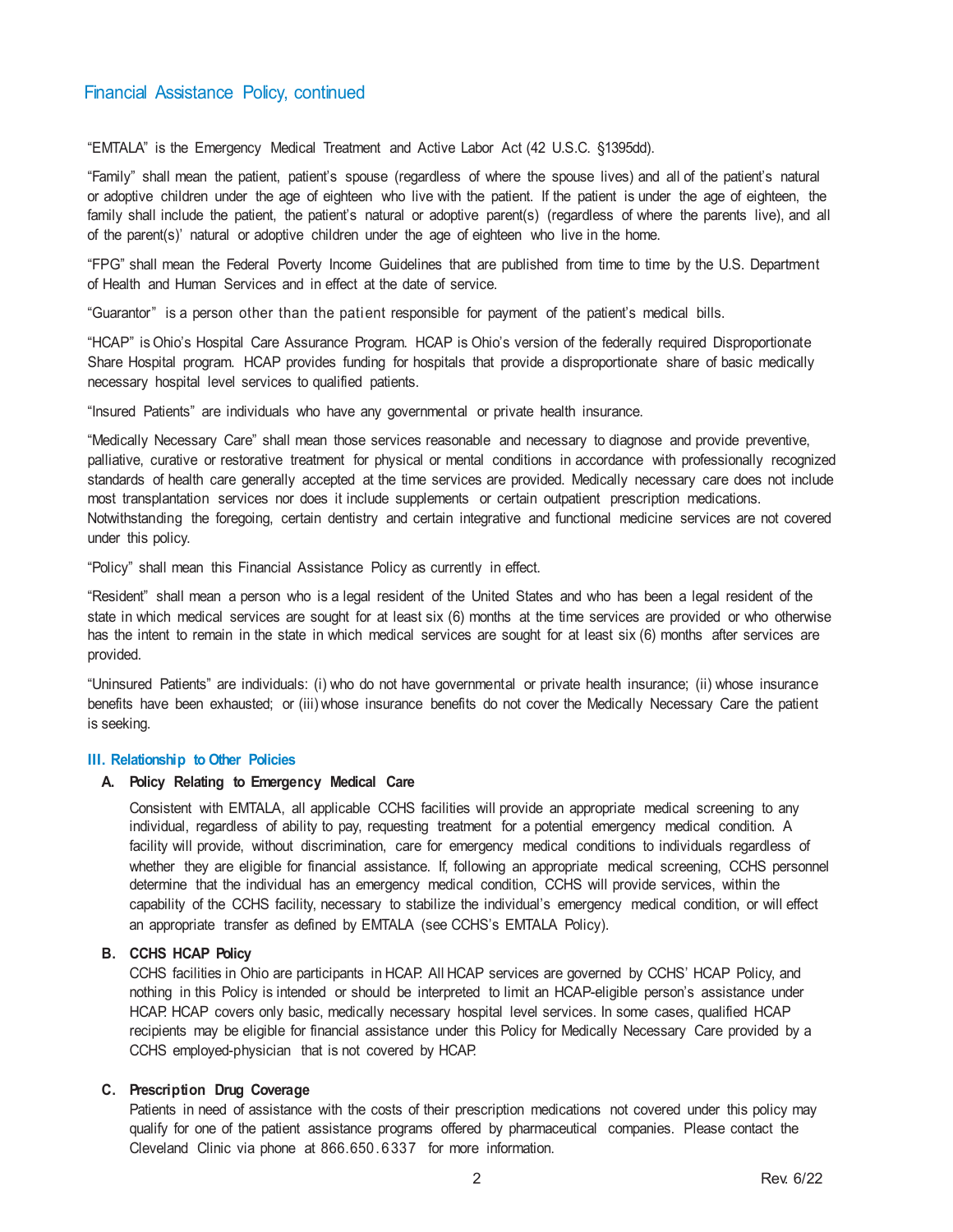### **IV.Eligibility Criteria for Financial Assistance**

Patients who meet the qualifications below are eligible for the assistance described in Section VII under this Policy.

### A. **Ohio Facilities**

Patients seeking care at CCHS Ohio facilities are eligible for financial assistance under this Policy under one of the three following categories of financial eligibility:

- 1. Income Based Financial Assistance:
	- a. Patients who are Uninsured Patients and whose Annual Family Income does not exceed 400% of the FPG,
	- b. Who are seeking Emergency Care or Medically Necessary Care for inpatient or outpatient hospital or physician services, and
	- c. Who are Residents of Ohio
- 2. Maternity Services Assistance: Pregnant patients with insurance that does not provide maternity benefits will be eligible for financial assistance for maternity services under this category if their Annual Family Income does not exceed 400% of the FPG, they are Ohio residents and they agree to work with CCHS to determine if they may be eligible for coverage under a government program.
- 3. Catastrophic Balance Financial Assistance: Patients who have excessive medical expenses that have resulted in a balance due to CCHS on charges incurred for an episode of care that are greater than 15% of the patient's Annual Family Income.

Additional Ways to Qualify for Assistance in Ohio. A patient who does not otherwise qualify for financial assistance under this Policy but is unable to pay for the cost of Medically Necessary Care may seek assistance in the following circumstances:

- 1. Exceptional Circumstances: Patients who relay that they are undergoing an extreme personal or financial hardship (including a terminal illness or other catastrophic medical condition).
- 2. Special Medical Circumstances: Patients who are seeking treatment that can only be provided by CCHS medical staff or who would benefit from continued medical services from CCHS for continuity of care.

Requests for assistance due to Exceptional Circumstances or Special Medical Circumstances will be evaluated on a case-by-case basis.

### B. **Nevada Facilities**

Patients seeking care at CCHS Nevada facilities are eligible for financial assistance under this Policy under the two following categories of financial eligibility:

### 1. Income Based Financial Assistance:

- (i) Patients who are Uninsured Patients and whose Annual Family Income does not exceed 400% of the FPG,
- (ii) Who are seeking Medically Necessary Care for outpatient services, and
- (iii) Who are Residents of Nevada
- 2. Catastrophic Balance Financial Assistance: Patients who have excessive medical expenses that have resulted in a balance due to CCHS on charges incurred for an episode of care that are greater than 15% of the patients Annual Family Income.

Additional Ways to Qualify for Assistance in Nevada. A patient who does not otherwise qualify for financial assistance under this Policy but is unable to pay for the cost of Medically Necessary Care may be granted assistance in the following circumstances: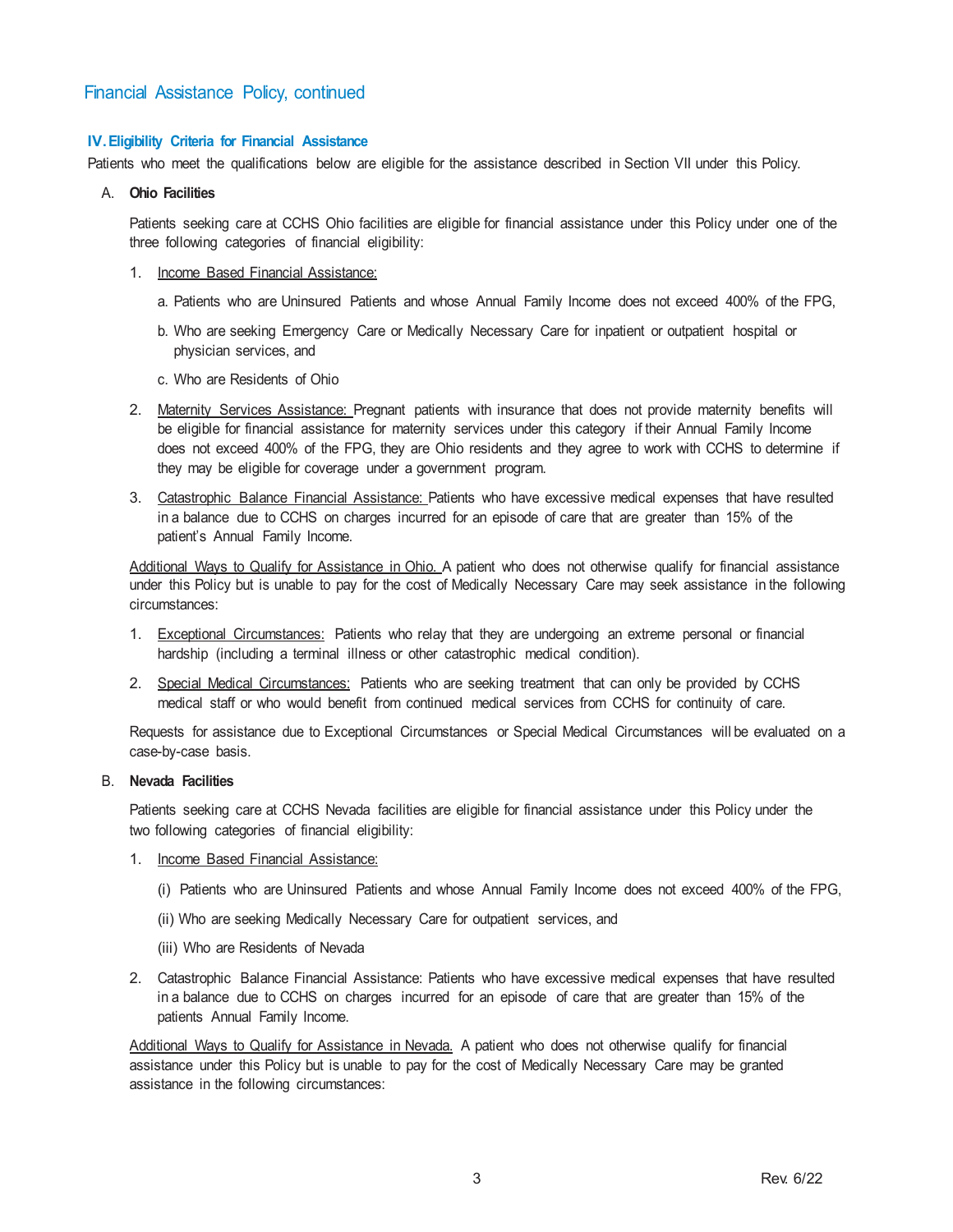- 1. Exceptional Circumstances: Patients who relay that they are undergoing an extreme personal or financial hardship (including a terminal illness or other catastrophic medical condition).
- 2. Special Medical Circumstances: Patients who are seeking treatment that can only be provided by CCHS medical staff or who would benefit from continued medical services from CCHS for continuity of care.

Requests for assistance due to Exceptional Circumstances or Special Medical Circumstances will be evaluated on a case-by-case basis.

C. **Medicaid Screening**. Uninsured Patients seeking care at an Ohio facility may be contacted by a representative to determine whether they may qualify for Medicaid. Uninsured Patients must cooperate with the Medicaid eligibility process such that CCHS may make a determination of the patient's qualification for financial assistance under this Policy.

### **V.Method of Applying**

### A. **Income-Based Financial Assistance**

- 1. Presumptive Financial Assistance. Upon scheduling in Ohio and Nevada or prior to admission in Ohio, those Uninsured Patients that CCHS determines through third party verification databases to have Annual Family Income at or under 400% of the FPG will be deemed eligible for financial assistance without further information or documentation. The patient will be notified in writing and, if deemed eligible for less than 100% assistance, will have the opportunity to submit a Financial Assistance Application if the patient believes he or she may qualify for more assistance.
- 2. Patients seeking Emergency Care will be treated without regard for whether they are eligible for financial assistance. If medically appropriate, a patient who received Emergency Care may receive information in our Emergency Departments from a Patient Financial Advocate about the availability of financial assistance and an Application may be initiated on their behalf.
- 3. Any other patient seeking income-based financial assistance at any time in the scheduling or billing process may complete the Financial Assistance Application and will be asked to provide information on Annual Family Income for the three-month period immediately preceding the date of eligibility review. Third party income verification services may be used as evidence of Annual Family Income. The Financial Assistance Application may be found in our Emergency Departments and Admissions areas, on the back of your printed statement from Cleveland Clinic, or from a Patient Financial Advocate at our facilities or online at [www.clevelandclinic.org/financialassistance,](http://www.clevelandclinic.org/financialassistance) or by calling Patients First Support Services at 866.621.6385.
- 4. If there is a discrepancy between two sources of information, a CCHS representative may request additional information to support Annual Family Income.

### B. **Catastrophic Balance**

Monthly, during the billing process, CCHS may use third party verification databases to determine if a patient balance due on charges incurred for an episode of care exceed 15% of Annual Family Income. If so, CCHS will presume the patient is eligible for financial assistance and notify the patient in writing. If the balance does not exceed 15% of Annual Family Income based on third party verification data, the patient will not be presumed to have a catastrophic balance.

### C. **Exceptional Circumstances**

For any patient identified in Ohio or Nevada as having incurred or being at risk to incur a high balance or as reporting an extreme personal or financial hardship CCHS will gather information on financial circumstances and personal hardships from the patient. Determinations are made by Patients First Support Services (PFSS) under the direction of the CFO. The patient will be notified in writing of the final determination.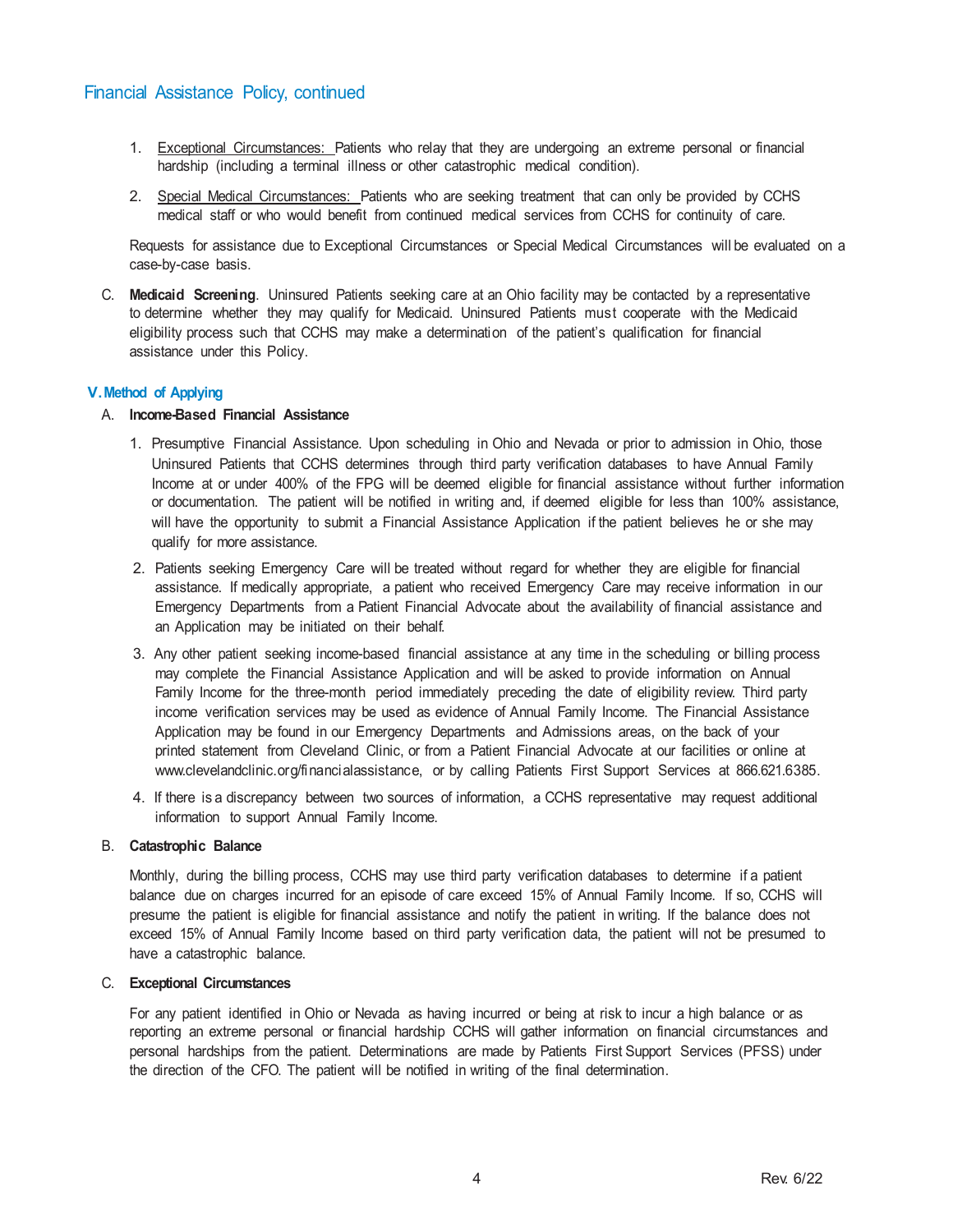### D. **Special Medical Circumstances**

For any patient identified during the scheduling or admission process as having potential special medical circumstances, a Patient Financial Advocate will solicit a recommendation from CCHS medical staff as to whether the patient needs treatment that can only be provided by CCHS medical staff, or would benefit from continued medical services from CCHS for continuity of care. The patient will be notified in writing if they do not qualify financial assistance due to special medical circumstances. A recommendation must be made by the CCHS physician who is or would be providing the treatment or care which will be transmitted to PFSS. Determinations on special medical circumstances are made by the treating physician and/or Department Chair.

### E. **Incomplete or Missing Applications**

Patients will be notified of information missing from the Financial Assistance Application and given a reasonable opportunity to supply it. If missing information is not supplied, CCHS may use third party income verification databases to complete the Financial Assistance Application.

### **VI. Eligibility Determination Process**

### **A. Financial Interview**

A CCHS Patient Financial Advocate will attempt to contact by telephone all Uninsured Patients who are not presumptively eligible for financial assistance at the time of scheduling. The Patient Financial Advocate will ask for information, including family size, sources of family income and any other financial or extenuating circumstances that support eligibility under this Policy and will complete an Application accordingly. At the time of the appointment or upon admission, patients will be asked to visit the Patient Financial Advocate and sign the Financial Assistance Application.

### **B. Applications**

Any Financial Assistance Application, whether completed in person, online, delivered or mailed in, will be forwarded to the Patients First Support Services team (PFSS) for evaluation and processing.

### **C. Determination of Eligibility**

PFSS will evaluate and process all Financial Assistance Applications. The patient will be notified by letter of the eligibility determination. Patients who qualify for less than 100% financial assistance (other than those deemed presumptively eligible) will receive an estimate of the amount due from a Patient Financial Advocate and will be requested to set up payment arrangements or pay a 50% deposit prior to scheduling; provided however, that such payment arrangements are never required as a condition to receiving treatment for Emergency Care.

### **VII. Basis for Calculating Amounts Charged to Patients, Scope, and Duration of Financial Assistance**

Patients eligible for awards of income-based financial assistance under the Policy will receive assistance according to the following income criteria:

- 1. If your Annual Family Income is up to 250% of the FPG, you will receive free care.
- 2. If your Annual Family Income is between 251% and 400% of the FPG, you will receive care discounted from gross charges to the "amount generally billed" to Insured Patients for such services.

As used herein, the "amount generally billed" has the meaning set forth in IRC §501(r)(5) and any regulations or other guidance issued by the United States Department of Treasury or the Internal Revenue Service defining that term. See Appendix A for a detailed explanation of how the "amount generally billed" is calculated.

Once CCHS has determined that a patient is eligible for income-based financial assistance, that determination is valid for ninety (90) days from the date of eligibility review. After ninety (90) days, the patient may complete a new Financial Assistance Application to seek additional financial assistance.

For patients who have been approved for assistance with a Catastrophic Balance, those identified charges will be covered.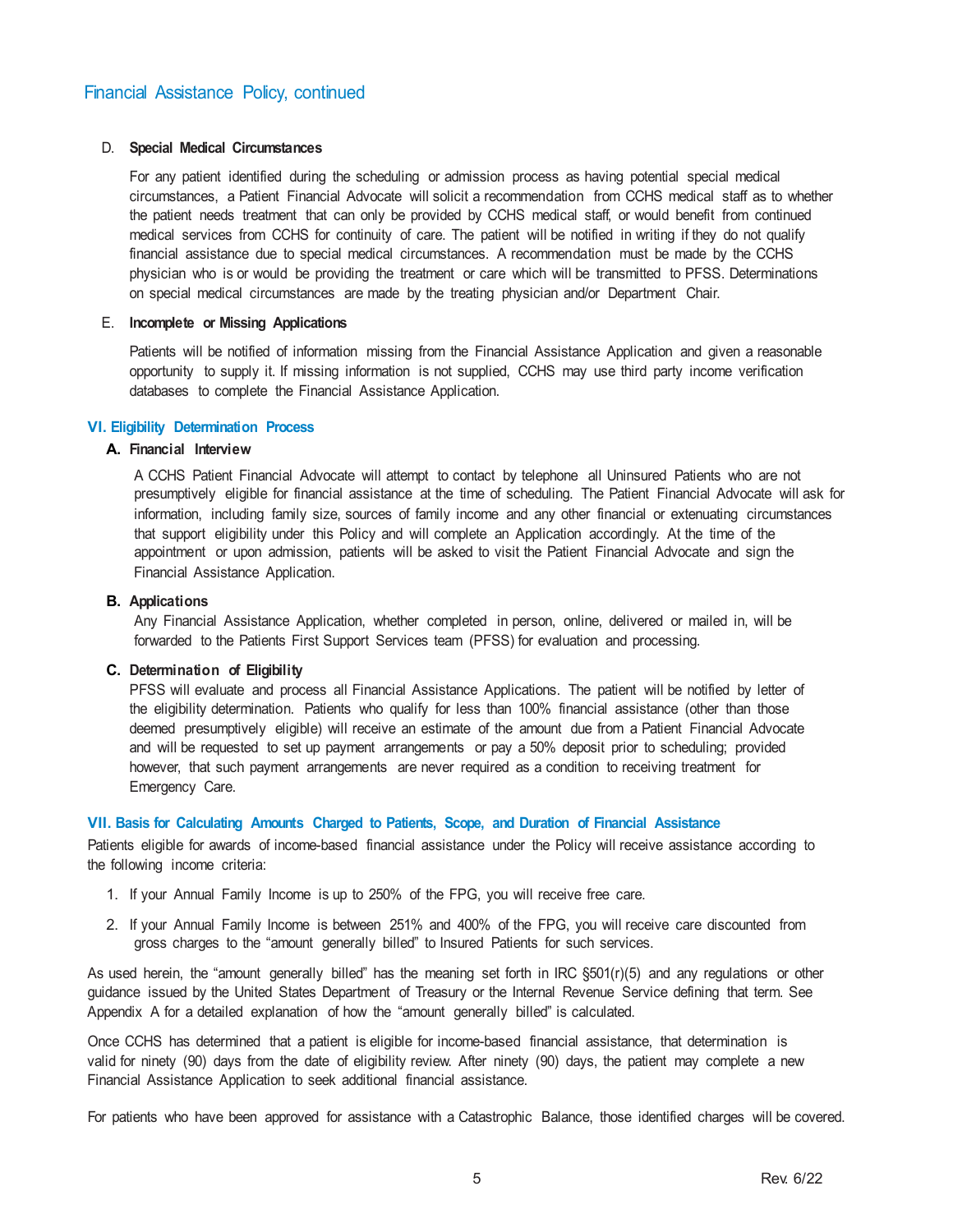For patients who have been approved for assistance under Exceptional or Special Medical Circumstances, the patient will be covered under this Policy for 100% of unpaid charges and for charges for all Emergency and Medically Necessary Care provided during the period necessary to complete treatment or care as may be determined by the treating CCHS physician. A patient whose financial situation has changed may request to be re-evaluated at any time.

#### **VIII. Determination of Eligibility for Financial Assistance Prior to Action for Non-Payment**

### **A. Billing and Reasonable Efforts to Determine Eligibility of Financial Assistance**

CCHS seeks to determine whether a patient is eligible for assistance under this Policy prior to or at the time of admission or service. If a patient has not been determined eligible for financial assistance prior to discharge or service, CCHS will bill for care. If the patient is insured, CCHS will bill the patient's insurer on record for the charges incurred. Upon adjudication from the patient's insurer, any remaining patient liability will be billed directly to the patient. If the patient is uninsured, CCHS will bill the patient directly for the charges incurred. Patients will receive a series of up to four billing statements over a 120 day period beginning after the patient has been discharged delivered to the address on record for the patient. Only patients with an unpaid balance will receive a billing statement. Billing statements include a Plain Language Summary of this Policy and how to apply for financial assistance. CCHS will also proactively seek to identify patients who are eligible for incomebased financial assistance under this Policy through use of third party verification databases. Patients who are identified as presumptively eligible for income-based assistance will be notified and may apply for additional assistance. Reasonable efforts to determine eligibility include: notification to the patient by CCHS of the Policy upon admission and in written and oral communications with the patient regarding the patient's bill, an effort to notify the individual by telephone about the Policy and the process for applying for assistance at least 30 days before taking action to initiate any lawsuit, and a written response to any Financial Assistance Application for assistance under this Policy submitted within 240 days of the first billing statement with respect to the unpaid balance or, if later, the date on which a collection agency working on behalf of the Cleveland Clinic returns the unpaid balance to the Clinic.

### **B. Collection Actions for Unpaid Balances**

If a patient has an outstanding CCHS balance after up to four billing statements have been sent during a 120 day period, the patient's balance will be referred to a collection agency representing CCHS which will pursue payment. CCHS and its collection agencies do not report to credit bureaus nor do they pursue wage garnishments or similar collection actions. Collection agencies representing CCHS have the ability to pursue collection for up to 18 months from the point when the balance was sent to the collection agency. A patient may apply for financial assistance under this Policy even after the patient's unpaid balance has been referred to a collection agency. After at least 120 days have passed from the first post-discharge billing statement showing charges that remain unpaid, and on a case-by-case basis, CCHS may pursue collection through a lawsuit when a patient has an unpaid balance and will not cooperate with requests for information or payment from CCHS or a collection agency working on its behalf.

In no case will Emergency Care be delayed or denied to a patient because of an unpaid balance. In no case will Medically Necessary Care be delayed or denied to a patient before reasonable efforts have been made to determine whether the patient may qualify for financial assistance. In Ohio and Nevada, an uninsured patient who seeks to schedule new services and has not been presumed eligible for financial assistance will be contacted by a Patient Financial Advocate who will notify the patient of the Policy and help the patient initiate an Application for financial assistance if requested.

### **C. Review and Approval**

CCHS's Patients First Support Services (PFSS) has the authority to review and determine whether reasonable efforts have been made to evaluate whether a Patient is eligible for assistance under the Policy such that extraordinary collection actions may begin for an unpaid balance.